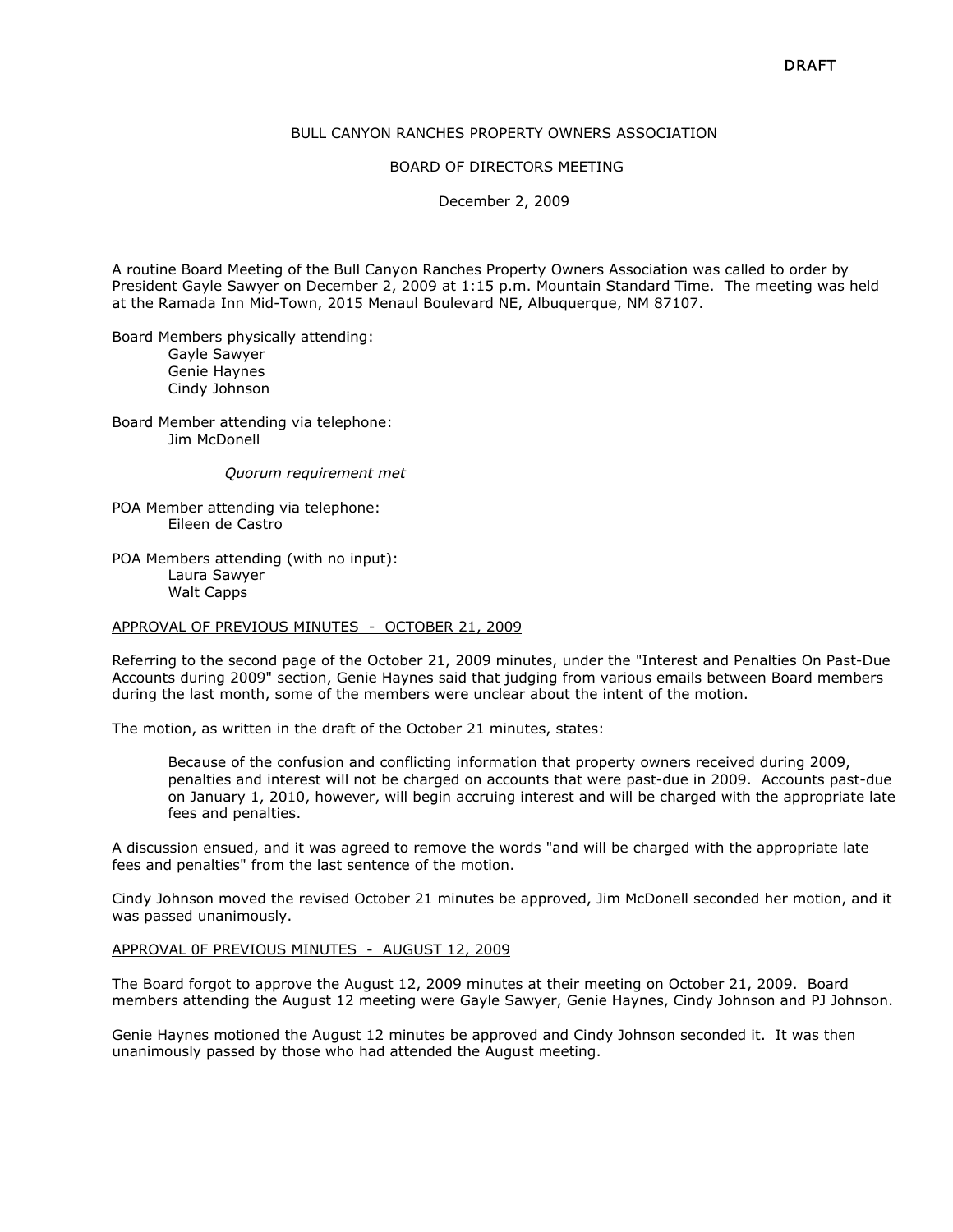# TREASURER'S REPORT - Genie Haynes

Bank accounts:

| Checking     | -                        | \$3049 |
|--------------|--------------------------|--------|
| Savings      | -                        | \$2654 |
| Reserve Fund | $\overline{\phantom{a}}$ | \$5866 |
|              |                          |        |

TOTAL - \$11,569

Genie also said she had \$500 in checks that she had not deposited.

## ROAD REPAIR WORK - Jim McDonell

Jim McDonell plans to meet with the prospective bidders at Bull Canyon in February 2010. He also said that, with the Board's permission, he wants to discuss a "three-year rolling maintenance contract" with each of the bidders. The Board approved his request.

## COLLECTION ACTIVIITES - Gayle Sawyer

Gayle and Jack Hunter have sent out 12 registered collection letters. As a result, two past-due owners have asked to be put on a payment plan.

# ATTORNEYS - Gayle Sawyer

Jack Hunter's request for a \$1000 to be used for an attorney of his choosing to help him with the collections was denied; however, Gayle did say the POA would reimburse him up to \$500. Gayle thinks Jack currently owes approximately \$247 to an attorney in El Paso, but Genie hasn't received a reimbursement request from him.

Gayle attempted to contact Nancy English, the attorney in Tucumcari, NM who worked with Rudy Frame and the previous board on collections; however, Ms. English would not talk to him and referred him to Steve Ingram in Albuquerque.

Gayle will talk to several attorneys in Tucumcari and see if any of them are interested in working with us on collections, liens, etc. Meanwhile, Jim McDonel will write a letter to Mr. Ingram advising him the POA will be using additional attorneys.

## WEB SITE - Jim McDonell

The web site is up and running. The only thing that remains to be done is decide what we as a Board want posted on it.

The Board agreed that the web site needs to be upbeat, positive and useful. All of the minutes beginning with the new board's first meeting on March 6, 2009 need to be posted, and the vendor and services directory requires an update. Financial data will not be posted, since all financial information, including contracts, will be available for viewing at the Annual Meeting in May. The POA member directory also needs to be updated.

Genie Haynes will send all the minutes of the new Board to the POA's Webmaster, Brian Fisher so he can post them on the site. She will then work and/or coordinate the other web projects as time permits.

# JACK HUNTER'S RESIGNATION FROM THE BOARD

Genie Haynes motioned that Jack Hunter's resignation from the Board be accepted. Cindy Johnson seconded, and the motion was unanimously approved.